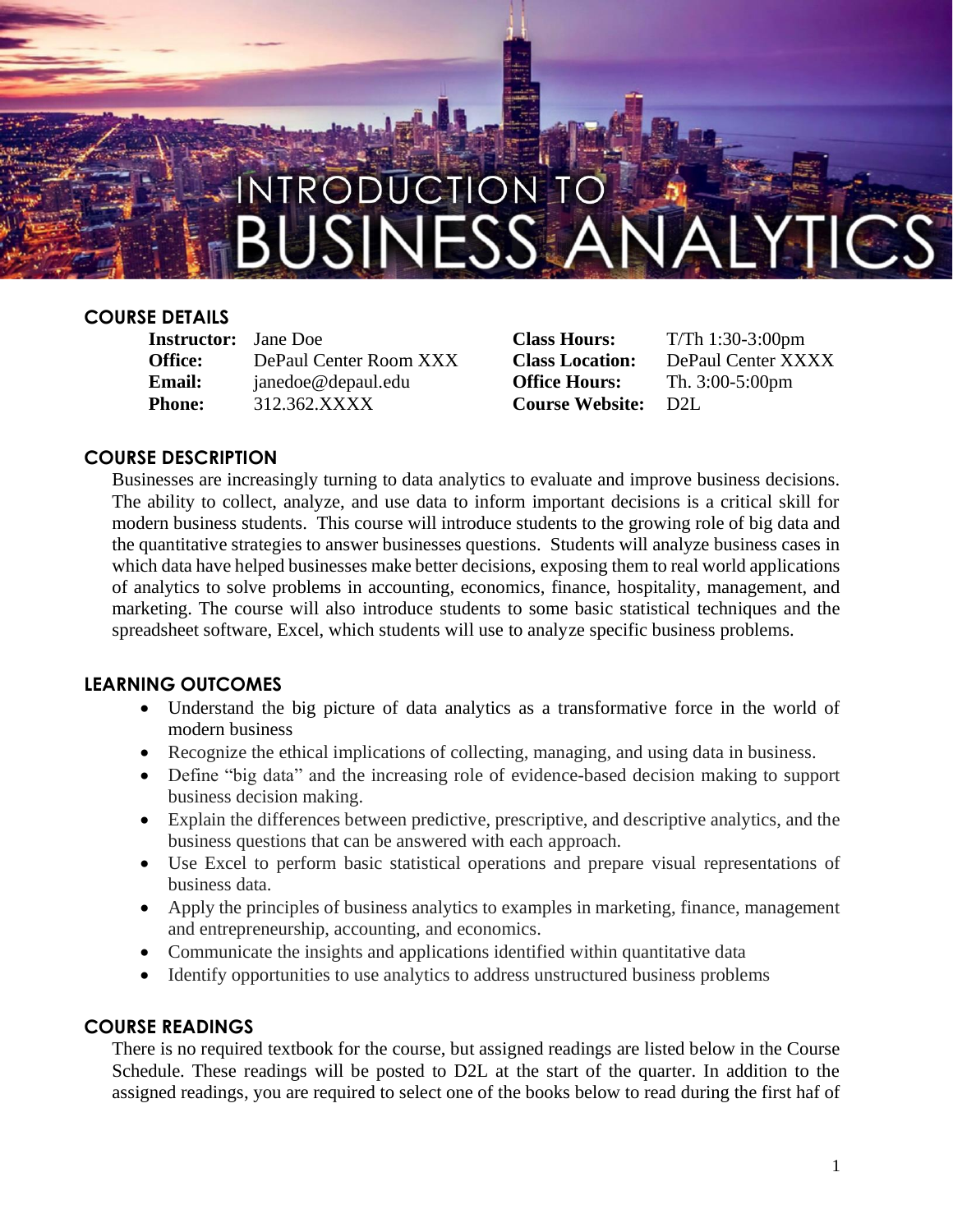the course. You will use the content of your selected book to inspire a group project that will be completed as part of the course. You are to select one book from the following list: [Note to instructor: We recognize that you may want to limit and/or amend this list.]

-Algorithms to Live By: The Computer Science of Human Decisions (Christian & Griffiths)

- -Big Data: A Revolution That Will Transform How We Live, Work, and Think (Mayer-Schönberger & Cukier) -Dataclysm: Who We Are (When We Think No One's Looking) (Rudder)
- -Data and Goliath: The Hidden Battles to Collect Your Data and Control Your World (Schneier)
- -Everybody Lies: Big Data, New Data, and What the Internet Can Tell Us About Who We Really Are

(Stephens-Davidowitz)

-How Not to Be Wrong: The Power of Mathematical Thinking (Ellenberg)

-Naked Statistics: Stripping the Dread from the Data (Wheelan)

- -The Power of Experiments: Decision Making in a Data Driven World (Luca and Bazerman)
- -Predictive Analytics: The Power to Predict Who Will Click, Buy, Lie, or Die (Siegel)
- -The Signal and the Noise: Why So Many Predictions Fail…But Some Don't (Silver)
- -Superforecasting: The Art and Science of Prediction (Tetlock & Gardner)

-Weapons of Math Destruction: How Big Data Increases Inequality and Threatens Democracy (Cathy O'Neill)

#### **ONLINE EXCEL MODULE**

Students will enter the course with varying levels of prior exposure to, and experience with, data organizing programs like Microsoft Excel, Google Sheets, and Apple's Numbers. To ensure that all students have an adequate understanding of these common data organizing programs, every student must complete an online module focused on Microsoft Excel (but generalizable to the other programs) by the third week of class. The module can be found on the course D2L page. [Note to Instructors: Some possible online modules include LinkedIn Leaning, which is accessible via Campus Connect. The online module should cover some basic statistics (means, standard deviations, and correlation coefficients) as well as some basic data visualization tools (histograms, scatter plots, bar charts, and line graphs).]

#### **PROBLEM SETS**

To help you start looking at business problems through the lens of data analytics, you will be assigned three problems sets. The first problem set will test your excel skills and will be due in week 4. The second two problem sets will be assigned in the second half of the course and will give you the opportunity to work through a couple business cases with its associated data. The goal of these problem sets will be to propose a quantitative approach to a business question and execute an empirical analysis.

#### **GROUP PROJECT + PRESENTATION**

The group project in Business Analytics requires teams of three students to select and read one of the books listed above. Upon reading the book, the team is to identify **one** specific business example in which data either 1) improved business decision making in a particular context, or 2) worsened business decision making in a particular context. In doing so, the team should identify: a) the original business problem someone was trying to solve, b) the strategies, tools, and/or approaches considered for solving the problem, c) how or why the decision-maker(s) ultimately selected the approach taken, d) whether that business analytics approach worked or did not work (and why), e) how the group might have gone about answering the original problem differently using an analytics or data-driven approach (e.g., what kind of data would *you* have collected, how would *you* have collected it, how would *you* have analyzed the collected data, broadly speaking).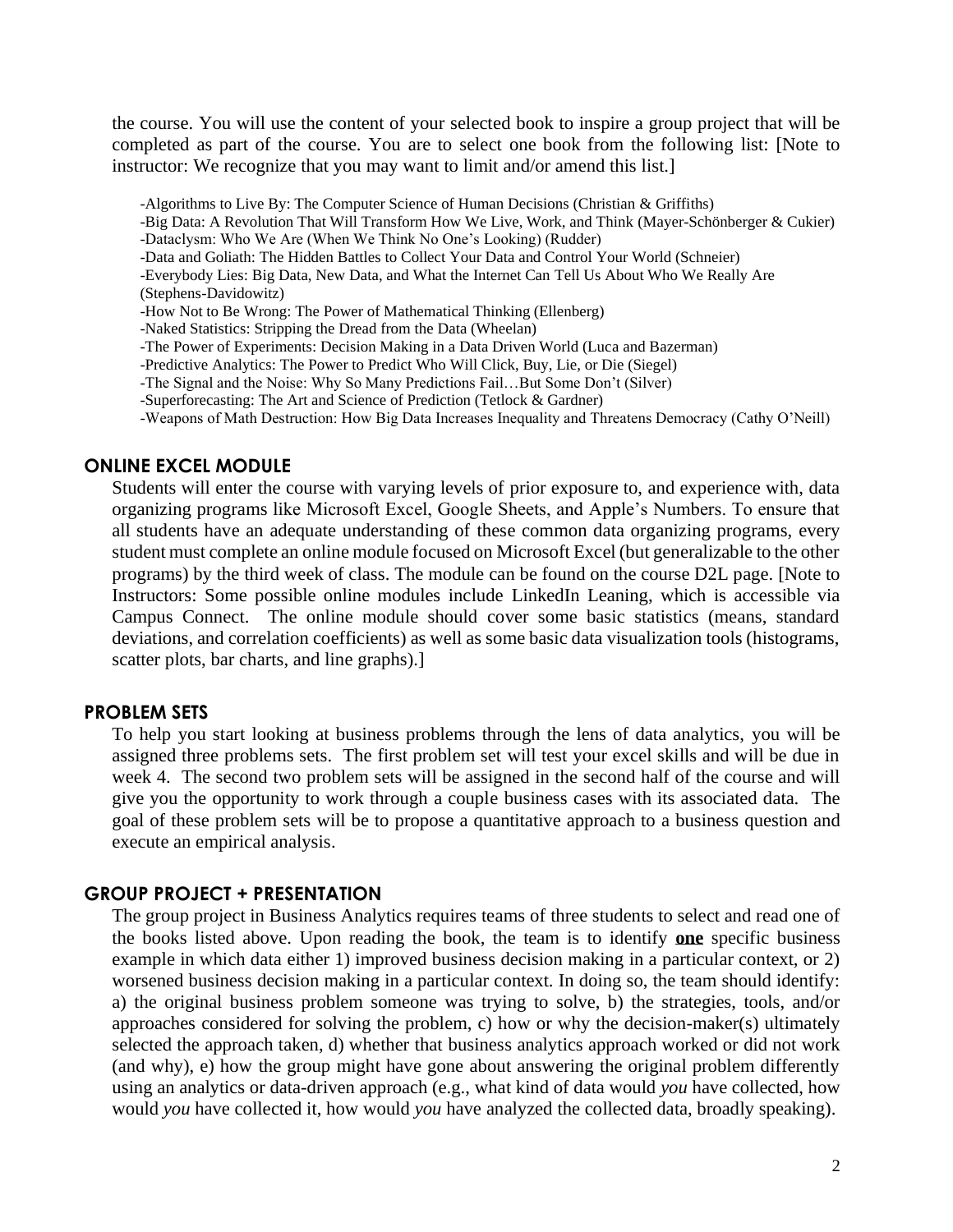The group will submit a 5-7 page (1" margins, 12 pt. Times New Roman font, double-spaced) paper detailing its responses to the above issues, where the data visualizations should be embedded in the text. The team should also produce a 5-10 minute video where they present the business problem and solution described in the paper. Both the presentation and paper will need to be uploaded to D2L. This project will be due in week 6 of the class and count as the course midterm. Details on grading the Group Project and Presentation can be found in the Course Grading section below.

# **Final Exam**

The final exam for the course will bring together the case-based material in the second half of the course and test a student's ability to think through a business problem and the ways in which data analysis could help inform business decisions related to accounting, economics, finance, management, and marketing.

## **COURSE SCHEDULE**

Introduction to Business Analytics is a 10-week course divided into two parts:

#### **PART I: THE BASICS**

**Week 1: The Growing Role of Business Analytics**

**Objective:** Data analytics is transforming the world of business. The course begins with an introduction to business analytics and its growing role in modern business decision-making. You will learn about how companies are expanding their use of data analytics across every business discipline. In this introduction, we will discuss common mistakes in the absence of data analytics, such as drawing broad conclusions from small samples ("fooled by randomness"). You will then learn about how business analytics helps provide evidence-based decision-making to prevent these mistakes. In addition, you will learn about the ethics of data collection, management, usage, and privacy, which is an increasing public concern. Lastly, you will learn about the growing number of jobs and career opportunities related to business analytics.

# **Suggested Readings:**

[Business Analytics: What It Is & Why It's Important \(HBS\) –](https://online.hbs.edu/blog/post/importance-of-business-analytics) D2L The Law of Small Numbers, by D. Kahneman (Ch. 10 in Thinking, Fast and Slow) [The Age of Analytics: Competing in a Data-Driven World \(McKinsey\)](https://www.mckinsey.com/business-functions/mckinsey-analytics/our-insights/the-age-of-analytics-competing-in-a-data-driven-world) – D2L [Big Data's Surprising Uses: From Lady Gaga to CIA \(InformationWeek\)](http://www.informationweek.com/big-data/big-data-analytics/big-datas-surprising-uses-from-lady-gaga-to-cia/d/d-id/1107763) – D2L [Big Data is Getting Bigger, So Are the Privacy and Ethical Questions](https://www.chronicle.com/article/Big-Data-Is-Getting-Bigger-So/244099) – D2L [Evidence-Based Management \(HBR\)](https://hbr.org/2006/01/evidence-based-management) – D2L [Decisions Without Blinders \(HBR\)](https://hbr.org/2006/01/decisions-without-blinders) – D2L [The Ethics of Collecting Data](https://www.youtube.com/watch?v=8JLzs_xVKxY) – video

**Assignment:** Online Excel Module (due Week 3)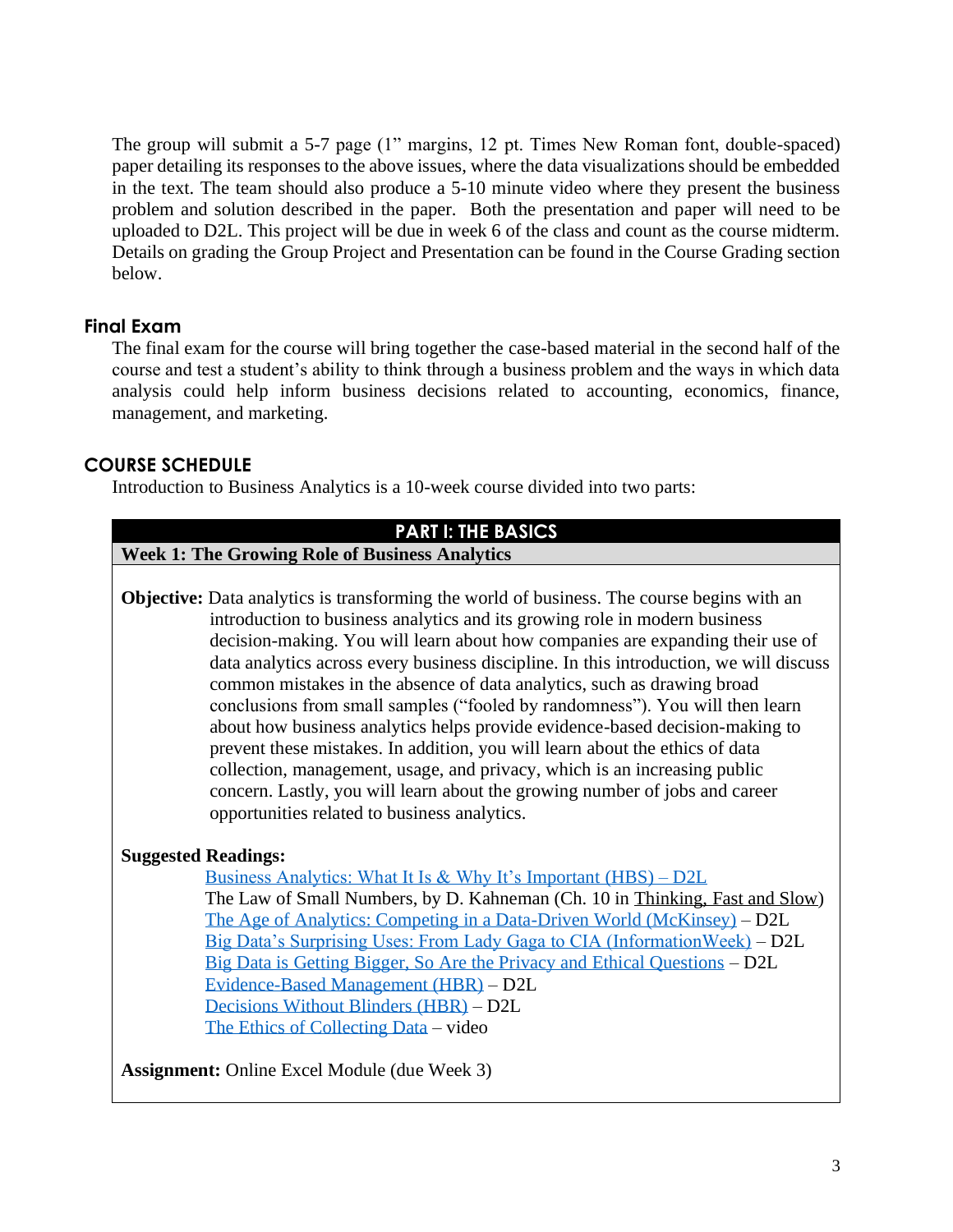#### **Week 2: Big Data Collection and Ethics**

**Objective:** In the last ten years the ability of companies to collect more and more data relating to every aspect of their business–from the production process to the wants and desires of their customers–has expanded dramatically. Businesses have massive amounts of data and are rapidly exploring ways to maximize the value of this data. This week, you will be introduced to the formal definition of Big Data, how Big Data differs from other types of information, how this data is being collected, and the ethical implication of collecting and using this data. You will also learn about the opportunities and challenges that having *this* much information affords to businesses and decision-makers throughout business organizations.

## **Suggested Readings:**

 [Big Data Causes Concern and Big Confusion \(CIO\)](https://www.cio.com/article/2399015/big-data-causes-concern-and-big-confusion.html) – D2L [The Real Promise of Big Data: Changing How Humans Solve Problems](https://venturebeat.com/2014/02/09/the-real-promise-of-big-data-its-changing-the-whole-way-humans-will-solve-problems/) – D2L [Why Big Data is a Big Deal \(Harvard Magazine\)](https://harvardmagazine.com/2014/03/why-big-data-is-a-big-deal) – D2L [4 Ways Big Data Will Change Every Business \(Forbes\)](https://www.forbes.com/sites/bernardmarr/2015/09/08/4-ways-big-data-will-change-every-business/#5023eb2a2729) – D2L [Beyond Big Data, by H. Varian \(](http://people.ischool.berkeley.edu/~hal/Papers/2013/BeyondBigDataPaperFINAL.pdf)*Business Economics*, Vol. 49, pp. 27-31) [How Companies are using Big Data and Analytics \(McKinsey & Co.\)](https://www.mckinsey.com/business-functions/mckinsey-analytics/our-insights/how-companies-are-using-big-data-and-analytics) [Analytics 3.0 \(HBR\)](https://hbr.org/2013/12/analytics-30) – D2L [Big Data: The Management Revolution \(HBR\)](https://hbr.org/2012/10/big-data-the-management-revolution) – D2L [Building the AI-Powered Organization \(HBR\)](https://hbr.org/2019/07/building-the-ai-powered-organization) – D2L [Big Data Problems](https://www.youtube.com/watch?v=Im3GkAYUivE) – video

**Assignment:** Online Excel Module (due Week 3)

**Week 3: Answering Business Questions with Data Analytics**

**Objective:** All data analysis starts with a *question*. Your business education will teach you the *right* questions to ask and this course will introduce you to the quantitative strategies for answering these questions. Most questions in data analytics boil down to one of three types: 1) **predicting** an outcome, 2) **evaluating** information, or 3) **identifying** a causal relationship. Business analytics applies these quantitative strategies from data analytics to business questions. Different types of questions require different types of analyses, and knowing which analysis to perform is an important part of business analytics. Other topics discussed this week include (i) the difference between correlation and causation, and (ii) data mining vs. structured analysis.

## **Suggested Readings:**

[Analytics at Google: Data-Driven Decision Making](http://www.smartdatacollective.com/analytics-google-great-example-data-driven-decision-making/) – D2L [Amazon's Recommendation Secret](https://fortune.com/2012/07/30/amazons-recommendation-secret/) – D2L [For the Airline Industry, Big Data is Clear for Take-Off](https://fortune.com/2014/06/19/big-data-airline-industry/) – D2L [A Predictive Analytics Primer](https://hbr.org/2014/09/a-predictive-analytics-primer) (HBR) – D2L [Why Everyone Needs Analytical Skills \(Harvard Business Publishing\)](https://hbsp.harvard.edu/product/7716BC-PDF-ENG?itemFindingMethod=Other) – D2L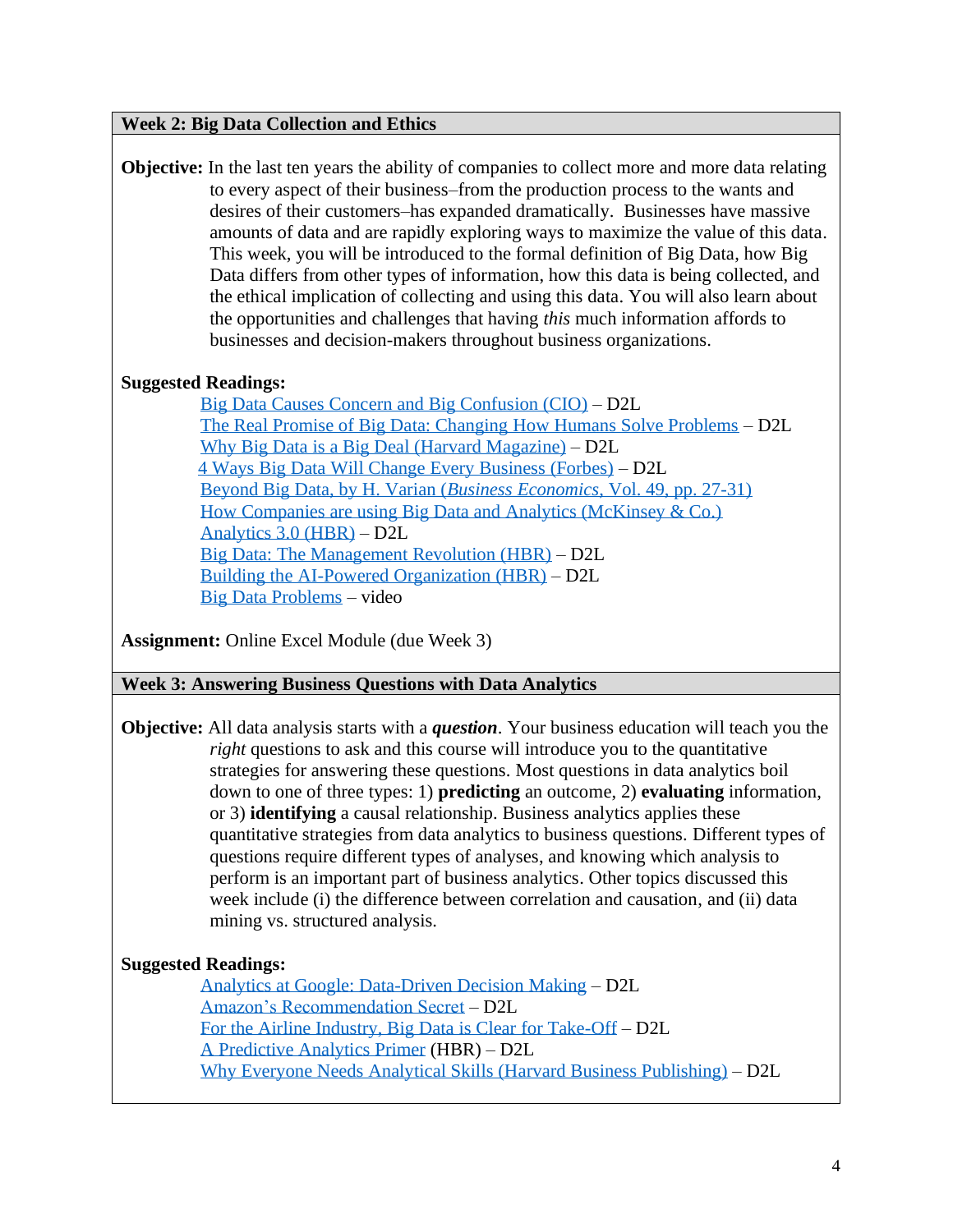**Assignment:** Problem Set #1 (due Week 4)

#### **Week 4: The Basic Tools of Business Analytics**

**Objective:** Now that you have learned some of the ways analytics can address real-world business problems, it is time to start introducing some of the basic tools we use to organize, analyze, and visualize business data. This week you will be introduced to data analysis software packages and how they differ across business disciplines. We will explain how software and statistics can be combined to help with visual presentations of data (e.g., bar charts, scatter plots) and some basic statistical concepts (e.g., means, standard deviations, correlation coefficients, and the difference between correlation and causation). In addition to having completed your online Excel module by next week, you will also be assigned a second problem set (due Week 6) that starts building bridges between the topics in business analytics we have discussed so far and the tools of business analytics introduced today.

## **Suggested Readings:**

[The Popularity of Data Science Software](http://r4stats.com/articles/popularity/) – D2L [What's the Best Statistical Software?](https://www.r-bloggers.com/whats-the-best-statistical-software-a-comparison-of-r-python-sas-spss-and-stata/) – D2L [39 Studies About Human Perception in 30 Minutes](https://medium.com/@kennelliott/39-studies-about-human-perception-in-30-minutes-4728f9e31a73) – D2L [The Data Visualization](https://depictdatastudio.com/checklist/) Checklist – D2L [Data Visualization: Contributions to Evidence-Based Decision Making](https://social.shorthand.com/SciDevNet/3geA2Kw4B5c/data-visualisation-contributions-to-evidence-based-decision-making) – D2L [The Role of Stories in Data Storytelling](http://www.anecdote.com/2016/08/stories-data-storytelling/) – D2L [What is Statistics? Crash Course](https://www.youtube.com/watch?v=sxQaBpKfDRk) – D2L

**Assignment:** Group Project (due Week 6)

# **PART II: THE APPLICATION OF ANALYTICS ACROSS BUSINESS DISCIPLINES Week 5: Data Analytics as a Predictive Tool – Applications in Marketing**

**Objective:** Understanding consumers and identifying market opportunities provide savvy marketers with a competitive edge. Indeed, conducting smart marketing research, correctly analyzing the data collected, and discovering insights from the data can make or break a company. One example of this is quantifying the effect of advertising on sales. This week you will focus on two different real world marketing case examples in which data analytics play a pivotal role.

## **Suggested Readings:**

Case: A Punch in the Face(book) (Mourey) – D2L Case: Finding the Magic: Disney, Data, and Dreaming at the Magic Kingdom (Mourey) – D2L

**Assignment:** Group Project (due Week 6)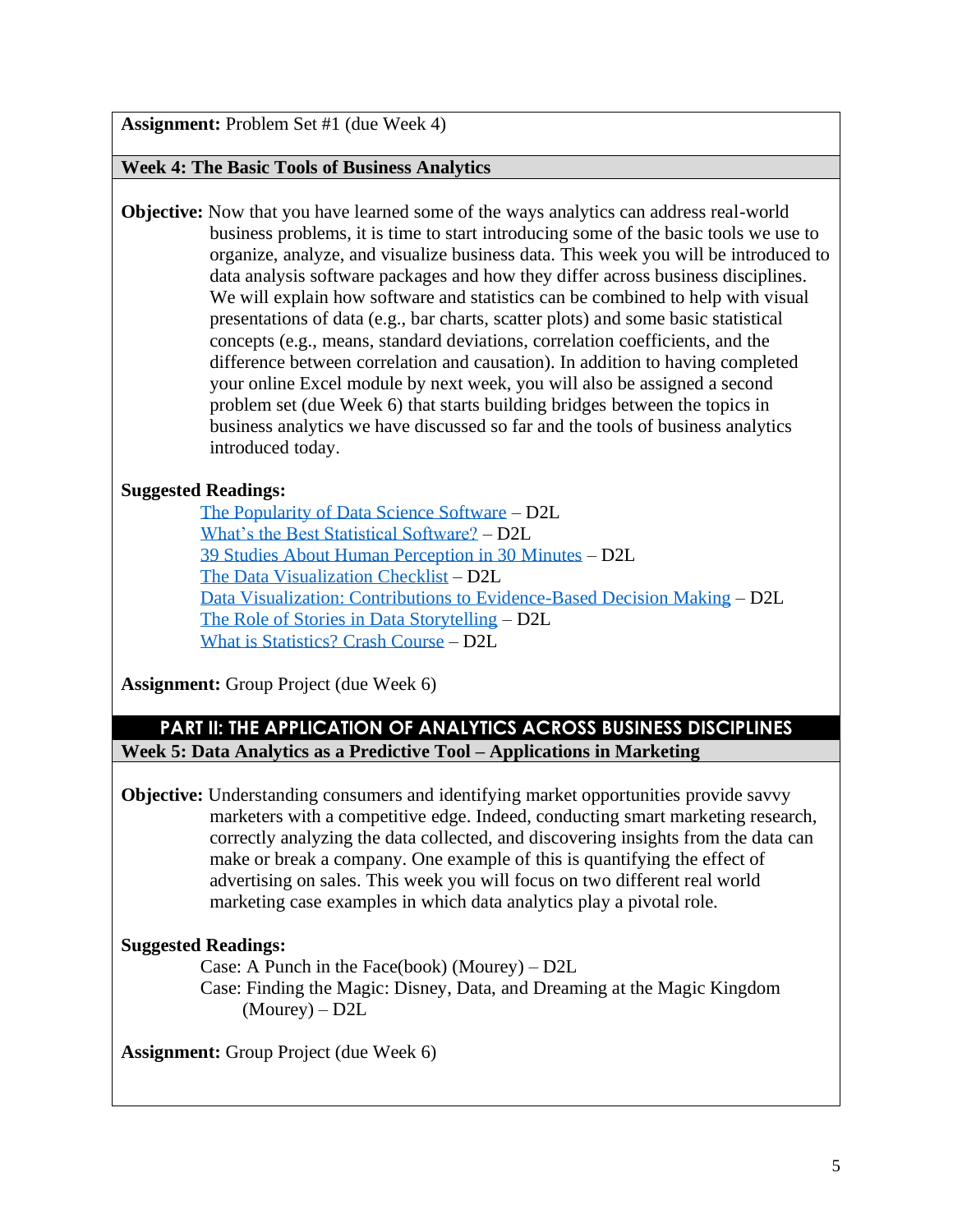#### **Week 6: Data Analytics as a Predictive Tool – Applications in Finance**

**Objective:** Finance is about finding the best use of money and analytics provides a tool for making good financial decisions. Financial managers use data for strategic decisions, investors use data for investment decisions, and financial institutions use data in every transaction. This week you will focus on two different real world finance case examples in which financial institutions have used data analytics to improve the performance of their businesses, from predicting creditworthiness to algorithmic trading.

## **Suggested Readings:**

Case: Do You Qualify for an Online Loan? Big Data Will Decide (Black) – D2L Case: Quant Trading and the Replacement of Humans (Black) – D2L

**Week 7: Data Analytics as an Evaluative Tool – Applications in Management & Entrepreneurship**

**Objective:** For many organizations, success is largely dependent on people and ideas. Those who are able to successfully compete on people, or appropriately evaluate new ideas for launching a business, are optimizing their chances for success. This week you will focus on two different real world case examples in which organizations have used data analytics to predict whom to hire and evaluate worker productivity, and how entrepreneurial firms use data to support decision-making.

## **Suggested Readings:**

 Case: Agoda: People Analytics and Business Culture (A) Ivey Publishing– D2L Case: SunnyBee (A): The Entrepreneurial Decision & (B3): Sunny Bee Makes Better Decisions Using Business Analytics, Babson Entrepreneurial Leader Collection – D2L

**Assignment:** Problem Set #2 (due Week 8)

## **Week 8: Data Analytics as an Evaluative Tool – Applications in Accounting**

**Objective:** Accounting Analytics explores how financial statement data and non-financial metrics can be linked to financial performance. Further, learning how data is used to assess what drives financial performance and to forecast future financial scenarios will ultimately determine the success of the company. This week you will focus on two different real world accounting case examples in which organizations have used data analytics to detect fraud and value a business.

# **Suggested Readings:**

Case: Bibitor, LLC (Reddic) – D2L Case: ? – D2L [Some options may be found here: [https://www.pwc.com/us/en/careers/university-relations/tax-case-studies-form.html\]](https://www.pwc.com/us/en/careers/university-relations/tax-case-studies-form.html)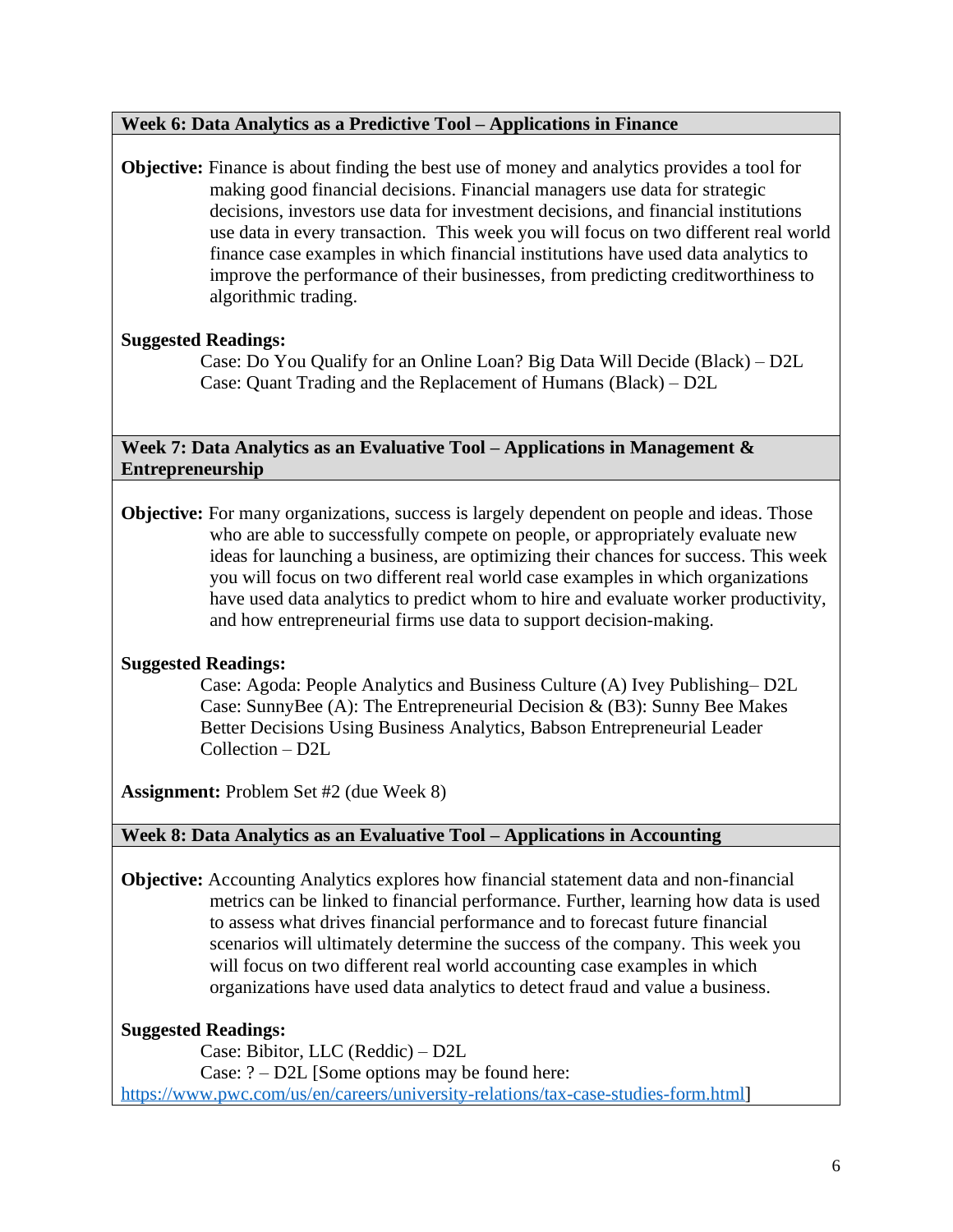#### **Week 9: Data Analytics to Identify Causality – Applications in Economics**

**Objective:** Economics as a discipline begins with a few basic assumptions and utilizes these as building blocks for models of behavior. Models are only useful if they can be tested and quantified, and economists have developed a large toolkit of statistical models to do just that. These empirical approaches are also quite valuable to businesses who are trying to make the best business decisions including how best to price their products.

## **Suggested Readings:**

Case: Analytics for Sustainable Products: The Case of Sustainable Beef (Babson) – D2L

 Case: Regulus Solar Power Inc., Price Demand Elasticities (Ives) – D2L Article: Economists (and Economics) in Tech Companies (Journal of Economic Perspectives – D2L

**Assignment:** Problem Set #3 (due Week 10)

**Week 10: Preview of Advanced Analytics and Careers in Analytics**

**Objective:** Highlight the introductory nature of the material covered in the class and discuss the ways in which more sophisticated analytical techniques could be even more useful to businesses. Discuss the demand for students with excellent analytics skills and potential careers in analytics

**Readings:** [Amazon Likely the Second Largest Employer of PhD Economists](https://www.techspot.com/news/79213-amazon-likely-second-largest-employer-phd-economists-behind.html)

# **COURSE GRADING**

To assess the extent to which students have acquired the skills necessary for a strong foundation in business analytics, the various components of the course will be graded as follows:

| <b>Problem Set 1:</b>                      | 10% |
|--------------------------------------------|-----|
| <b>Problem Set 2:</b>                      | 10% |
| <b>Problem Set 3:</b>                      | 10% |
| <b>Group Presentation:</b>                 | 10% |
| <b>Group Presentation Write-Up:</b>        | 20% |
| <b>Final Exam:</b>                         | 30% |
| <b>Class Discussion and Participation:</b> | 10% |
| <b>TOTAL:</b> 100%                         |     |

It is important to note that class discussion is an important part of this course, so not only are you expected to attend class, you are also expected to have read the assigned readings for the day and engage in classroom conversation regarding the topics/concepts covered.